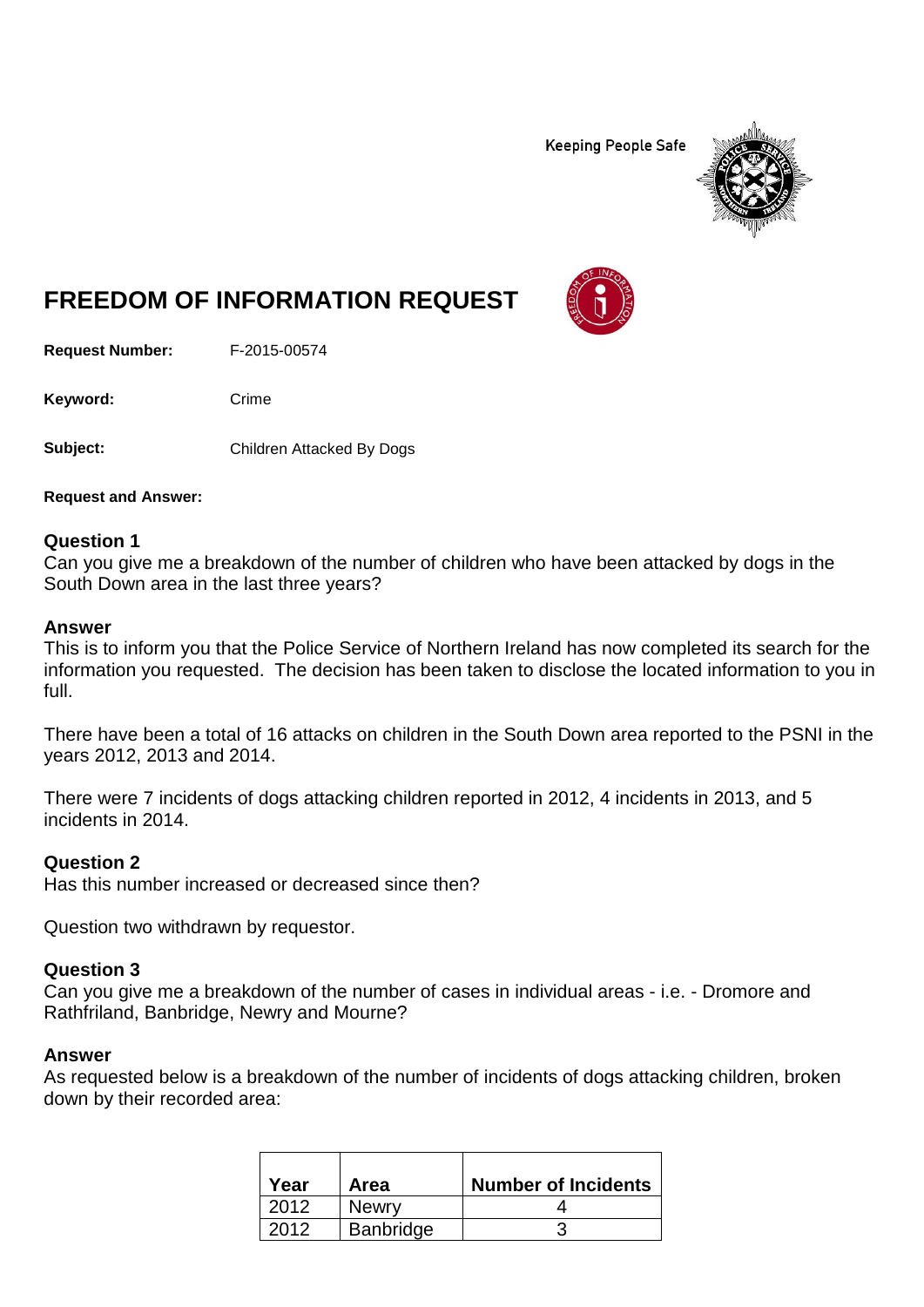| 2013 | <b>Newry</b> |  |
|------|--------------|--|
| 2013 | Banbridge    |  |
| 2014 | Newry        |  |

# **Question 4**

Do you know how many of these cases required medical attention/surgery?

### **Answer**

Of the incidents listed above, medical attention was sought in 4 of the reported incidents, three in 2012, none in 2013, and one in 2014.

# **Question 5**

Were the majority of attacks caused by family pets or stray dogs?

#### **Answer**

None of the reported incidents occurred as a result of children being attacked by their own family pet. The incidents reported all relate to dogs owned by a third party or the owners were unknown.

#### **Question 6**

Do you know if the dogs that attacked children have consequently been put to sleep?

# **Answer**

This information is not held by the PSNI, it may be recorded by the local council area.

# **Question 7**

What action was taken by police towards dog owners if their pets had attacked children?

#### **Answer**

All incidents of attacks by dogs etc. would be passed by the PSNI to the appropriate Council dog warden or animal welfare officer.

#### **Question 8**

And subsequently has anyone been arrested or prosecuted in individual cases of dog attacks?

#### **Answer**

As above, incidents of this type are primarily dealt with by Council dog wardens / animal welfare officers. As such, the PSNI would not hold this information.

#### **Question 9**

Does the PSNI offer support / guidance to families whose children have been attacked by dogs?

#### **Answer**

As above, incidents of this type are primarily dealt with by Council dog wardens / animal welfare officers and so any such support or guidance, if available, would be provided by the these departments.

If you have any queries regarding your request or the decision please do not hesitate to contact me on 028 9070 0164. When contacting the Freedom of Information Team, please quote the reference number listed at the beginning of this letter.

If you are dissatisfied in any way with the handling of your request, you have the right to request a review. You should do this as soon as possible or in any case within two months of the date of issue of this letter. In the event that you require a review to be undertaken, you can do so by writing to the